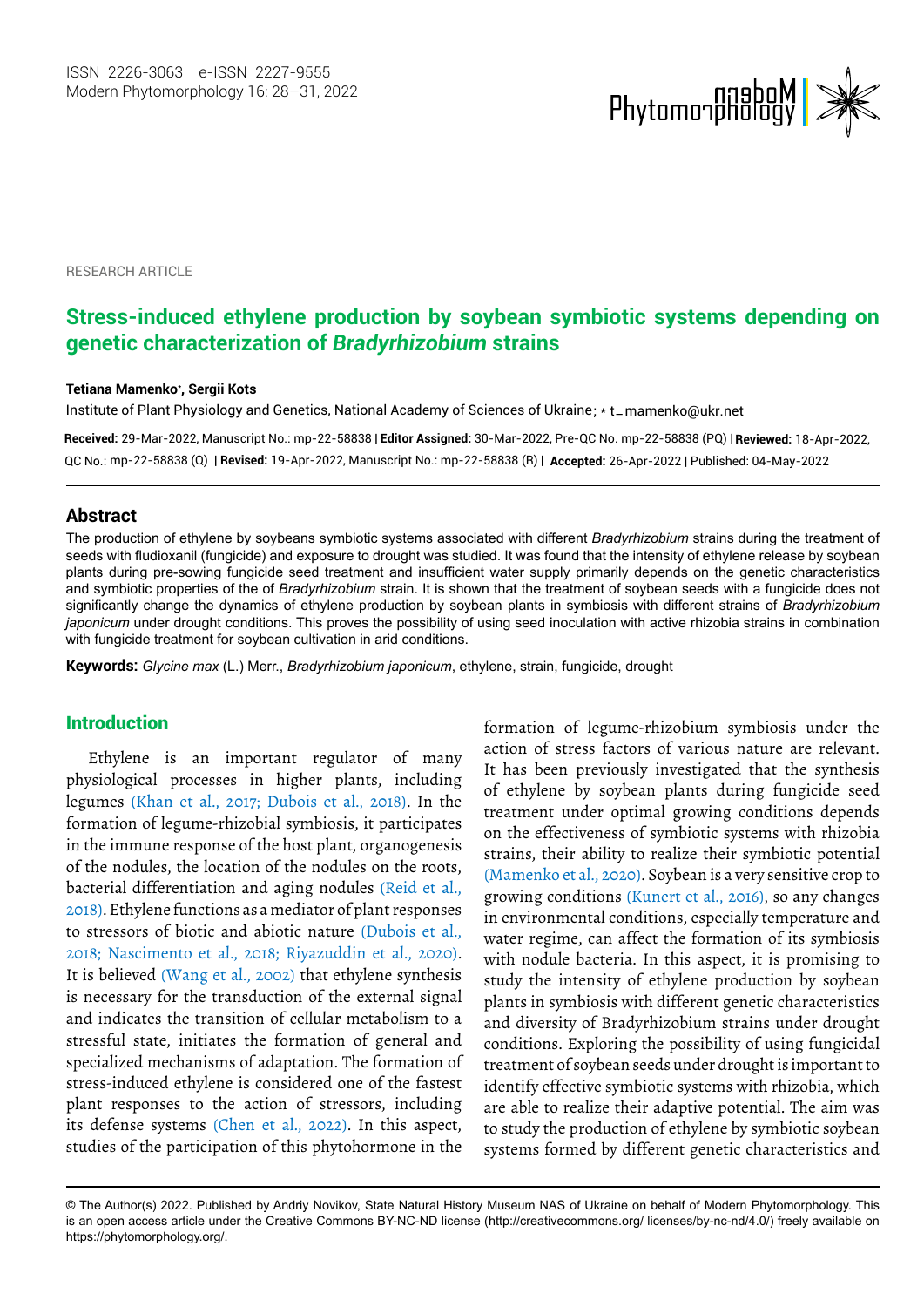efficiency of rhizobia strains during seed treatment with fludioxanil (fungicide) and exposure to drought.

## Materials and Methods

The studies were conducted under controlled vegetation conditions using soybeans plants (*Glycine max* (L.) Merr.) of Almaz variety–an early ripening variety, recommended for cultivation in the Forest-Steppe of Ukraine. Soybean-rhizobium symbioses of different efficiency were created by inoculating soybean seeds with strains of nodule bacteria (*Bradyrhizobium japonicum*) (titer 108 cells per 1 ml), which differ in genetic characteristics and diversity: active, virulent Tn5 mutant B1-20–created by transposon mutagenesis with *Esherichia coli* S17- 1 with plasmid pSUP5011 containing transposon Tn5 (pSUP5011::Tn5mob) at the Institute of Plant Physiology and Genetics of NAS of Ukraine; inactive, highly virulent strain 604k–a mutant that has lost the ability to effectively symbiosis and isolated from the nodule during the passage of strain 604 through soybean plants in the zone of high radiation–«cesium spot» (Tolkachev et al., 1999).

Before sowing, soybean seeds were treated with a solution of fludioxonil (25 g/L), and then inoculated with rhizobia suspensions (B1-20 and 604k) for one hour. The plants were cultivated in pots on sandy medium with the addition of Herligel nutrient solution (0.25 nitrogen norm). Drought stress treatments were measured and applied based on the Field Capacity (FC). The plants were exposed to different water regimes–60% FC as control (optimal water supply), 40% FC (moderate drought) and 30% FC (severe drought). Drought was created by stopping watering of plants from sowing seeds to substrate to the stage of cotyledons (40% FC) with increasing its action in the stage of primordial leaves (30% FC). Watering of plants was resumed to the optimal level (60% FC) n the first true leaf stage. Soybean plants inoculated with rhizobia without the use of fungicide treatment, which were grown under optimal water supply conditions, served as controls.

To determine the intensity of ethylene release, samples of plant material of known mass were placed in 75 ml glass vials that were sealed and left in the dark for 24 hours (Guzmán & Ecker, 1990). After incubation, the ethylenecontaining gas mixture was analyzed on an «Agilent GC system 6850» gas chromatograph (USA) with a flame ionization detector. The volume of the analyzed sample of the gas mixture was 1 ml. Pure ethylene (Sigma-Aldrich, USA) was used as a standard. The amount of ethylene isolated from the incubated sample was expressed in

nmol  $C_2H$ <sub>4</sub> per plant. The data are presented in the figures as  $x \pm SD$  ( $x \pm$  standard deviation). Differences between values in the control and experimental groups were determined using the Tukey test, where they were considered significant at P<0.05.

### Results and Discussion

It was found that moderate drought in the cotyledon stage induced a decrease in ethylene production in soybean plants in the variant without the use of seed bacterization and fungicide treatment by 24.5% (Fig. 1A). Whereas the fungicide seed treatment and the absence of inoculation with rhizobia revealed a significant decrease in ethylene production by soybean plants by 14.2% with moderate dehydration (40% FC). With increasing drought (30% FC) in the stage of primordial leaves, an increase in the intensity of ethylene release by soybean plants was recorded in both variants–without bacterization by 82.9% and with fungicide treatments by 97.9% (Fig. 1A). After the action of water stress in the first true leaf stage, an increase in the production of ethylene by plants in soybean without the use of seed bacterization by 36.8% was revealed, and also by 13.1% when the seeds were treated with a fungicide (Fig. 1A). Thus, almost the same levels of ethylene production by soybean plants were recorded in both studied variants during prolonged drought. However, in the post-stress period, a faster recovery of ethylene production levels to control (60% FC) in soybeans during fungicide seed treatment was found. Pre-sowing treatment of seeds with a fungicide could be a kind of stress factor and induce restructuring of metabolism of soybean plants, which proved to be more tolerant to appropriate growing conditions, in particular, changes in water regime.

Inoculation of soybean seeds with different genetic characteristics and diversity of Bradyrhizobium japonicum in the conditions of optimal water supply led to significant production of ethylene by plants in the stage of primordial leaves. In particular, in the soybean symbiotic system with inactive rhizobia strain 604k ethylene release by plants increased by 82.7%, and in soybean symbiosis with active Tn5 mutant B1-20–by 89.4%, compared with its synthesis in soybeans without use of bacterization (Fig. 1A-1C). It is in the stage of primordial leaves that nodule primordia are formed on soybean roots, and it is known that the phytohormone ethylene plays a key role in the regulation of the formation and initiation of nodules on legume roots (Weller et al., 2015).

In the soybean symbiotic system with inactive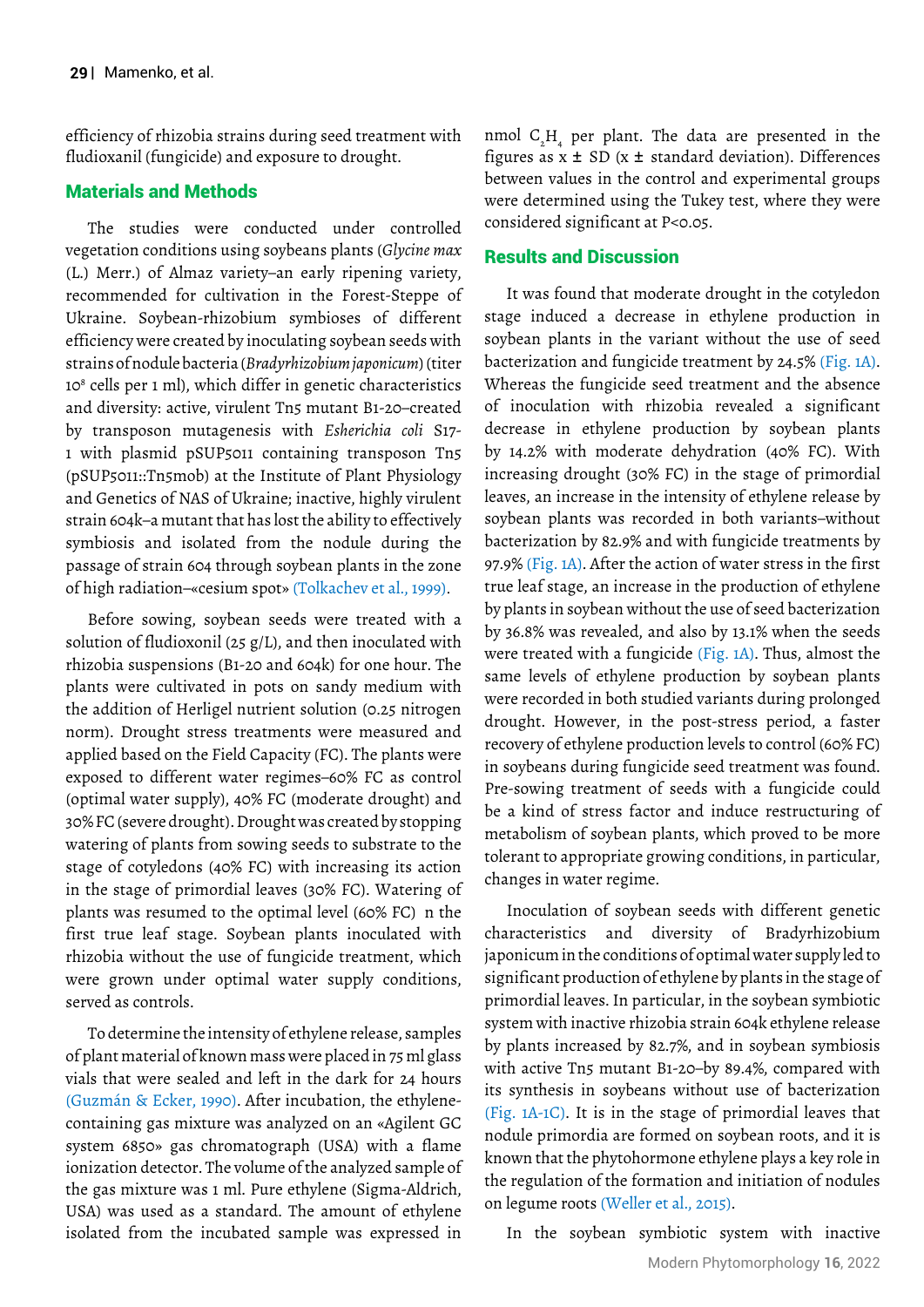

**Figure 1.** A): Stress-induced ethylene production by soybean plants without seed bacterization; B): inoculation with rhizobia of strain 604k; C) Tn5 mutant B1-20 in the stages of cotyledons (I), primordial leaves (II) and the first true leaf (III) ); (x ± SD, n=10).

Bradyrhizobium strain 604k, no significant changes in the levels of ethylene production by plants were found between the studied variants under moderate drought (40% FC) in the cotyledons stage (Fig. 1C). Prolonged dehydration (30% of FC) in the stage of primordial leaves showed an increase in ethylene release in soybean plants in symbiosis with inactive rhizobia strain 604k by 38.3%, while for fungicide seed treatment–by 42.1%. In the post-stress period in soybean plants inoculated with rhizobia strain 604k, the level of phytohormone synthesis approached the control (60% FC). Whereas in soybeans with seed bacterization (strain 604k) and fungicide treatment, its production was 19.8% higher than the

control (60% FC) (Fig. 1B). Thus, the level of ethylene release by soybean plants in symbiosis with inactive rhizobia strain 604k did not increase significantly under drought, and also practically recovered to the optimum level (60% FC) in the post-stress period. A similar trend in the intensity of ethylene production by plants with changes in water regime was recorded in soybeans inoculated with inactive rhizobia strain 604k for seed treatment with a fungicide. Moderate dehydration (40% of FC) in the stage of cotyledons in soybean symbiosis with active rhizobia Tn5-mutant B1-20 revealed a decrease in ethylene synthesis by plants by 27.4%, while the treatment of seeds with fungicide–by 25.1%. With the duration